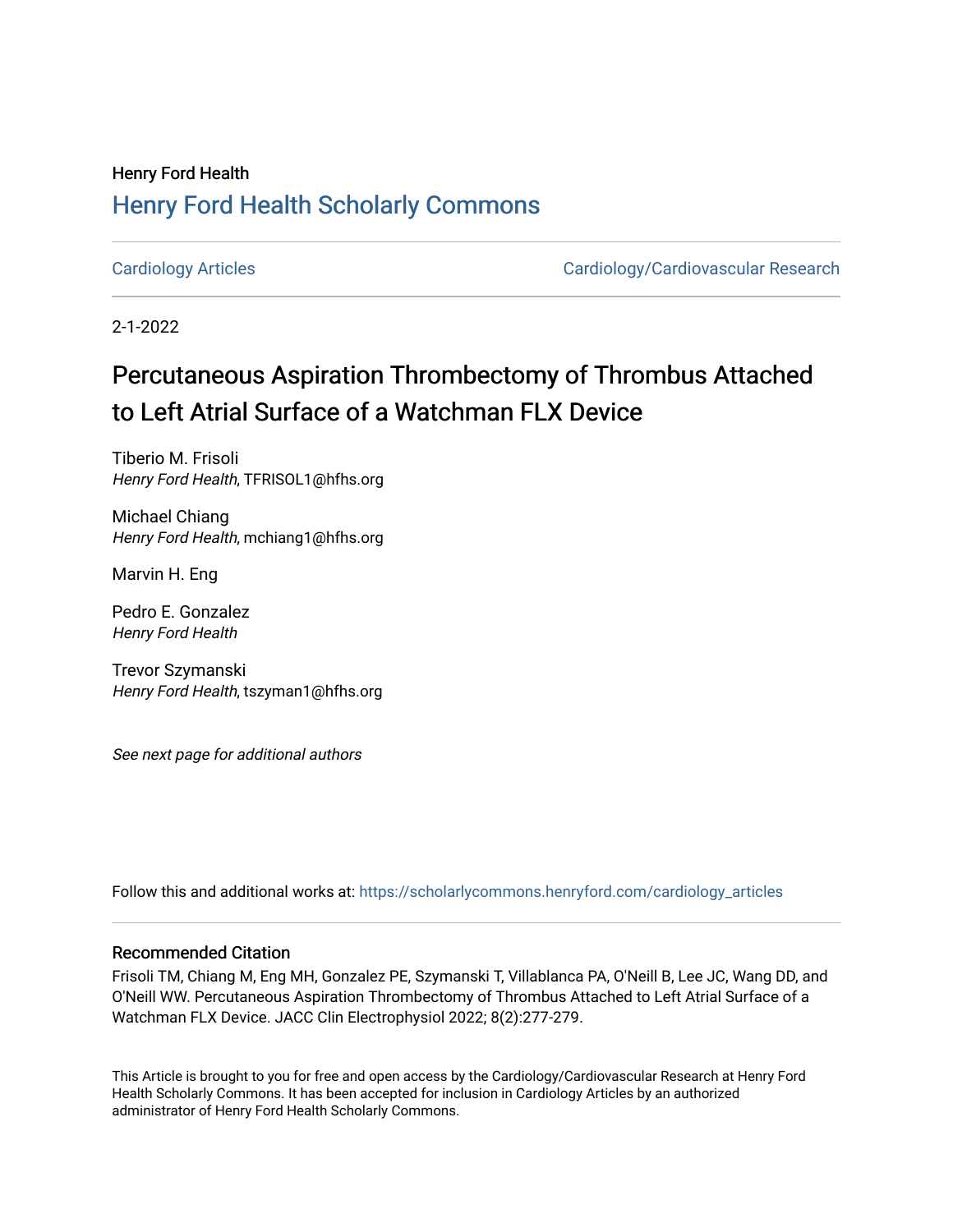### Authors

Tiberio M. Frisoli, Michael Chiang, Marvin H. Eng, Pedro E. Gonzalez, Trevor Szymanski, Pedro A. Villablanca, Brian P. O'Neill, James C. Lee, Dee Dee Wang, and William W. O'Neill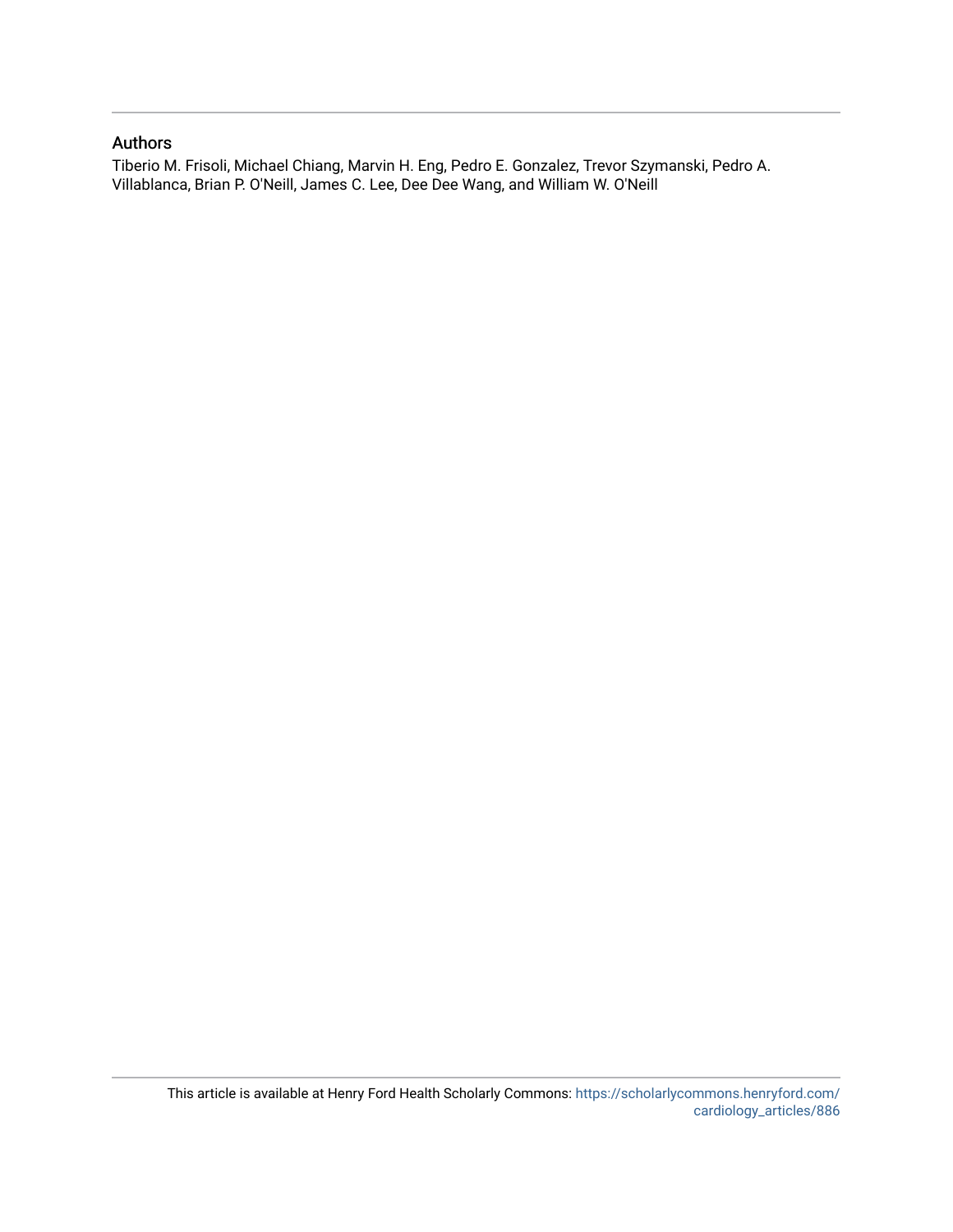# Percutaneous Aspiration Thrombectomy of Thrombus Attached to Left Atrial Surface of a Watchman FLX Device



Tiberio M. Frisoli, MD,<sup>[a](#page-2-0),[\\*](#page-2-1)</sup> Michael Chiang, MBBS, MD,<sup>a,\*</sup> Marvin H. Eng, MD,<sup>b</sup> Pedro E. Gonzalez, MD,<sup>a</sup> Trevor Szymanski, MD,<sup>[c](#page-2-2)</sup> Pedro A. Vill[a](#page-2-0)blanca, MD,<sup>a</sup> Brian O'Neill, MD,<sup>a</sup> James C. Lee, MD,<sup>a</sup> Dee Dee Wang, MD,<sup>a</sup> Willi[a](#page-2-0)m W. O'Neill, MD<sup>a</sup>

T7-year-old man with a history of frequent falls, subdural hemorrhage, and atrial fibril-<br>lation; with CHA<sub>2</sub>DS<sub>2</sub>-VASc score of 4; and<br>with no history of prothrombotic state underwent unfalls, subdural hemorrhage, and atrial fibrillation; with  $CHA<sub>2</sub>DS<sub>2</sub>-VASC score of 4; and$ complicated left atrial appendage (LAA) closure with a 31-mm Watchman FLX (Boston Scientific). He was discharged on rivaroxaban. On surveillance transesophageal echocardiography (TEE) 45 days later, a 1.3  $\times$ 2.2-mm thrombus was found adherent to the left atrial surface of the Watchman FLX device ([Figure 1A,](#page-3-0) [Video 1A](https://doi.org/10.1016/j.jacep.2021.11.015)). The patient endorsed that he may have missed the most recent 7 days of rivaroxaban. After multidisciplinary discussion of treatment options, the patient was offered anticoagulation therapy vs off-label percutaneous aspiration thrombectomy and anticoagulation; he preferred thrombectomy.

General anesthesia and TEE guidance were chosen for the procedure. Bilateral femoral venous access was used for the AngioVac (AngioDynamics) circuit. Sentinel cerebral embolic protection (Boston Scientific) was utilized. After interatrial septal puncture, balloon-assisted tracking with a 10  $\times$  40-mm Armada balloon allowed safe passage of the AngioVac cannula into the left atrium ([Video 1B](https://doi.org/10.1016/j.jacep.2021.11.015)). Minimal residual thrombus was noted after 10 minutes of aspiration thrombectomy at roughly 4 L/min ([Figure 1B,](#page-3-0) [Videos](https://doi.org/10.1016/j.jacep.2021.11.015) [1C](https://doi.org/10.1016/j.jacep.2021.11.015) and [1D\)](https://doi.org/10.1016/j.jacep.2021.11.015).

Histopathology ([Figure 1C](#page-3-0)) confirmed thrombus. The patient was discharged on postoperative day 2 on warfarin, without complications. Follow-up TEE at 1 month ([Figure 1D](#page-3-0), [Videos 1E](https://doi.org/10.1016/j.jacep.2021.11.015) and 1F) showed no thrombus on the Watchman FLX device.

This case illustrates a large thrombus adherent to the Watchman FLX and the importance of anticoagulation postimplant; whether the thrombus would have formed in the face of adequate anticoagulation is unknown. Device-related thrombus (DRT) after Watchman is seen in  $\sim$ 3.7% of patients after LAA closure and portends a stroke-or-systemicembolism event rate of 6.28 events/100 patientyears (relative risk of 3.55 compared with those without DRT). $^1$  $^1$  A recent study of Watchman FLX revealed a 1.8% DRT rate at 2 years in patients for whom 45 days of postimplant novel oral anticoagulants plus aspirin was mandated. $2$  Aspiration throm-bectomy with AngioVac in the arterial circulation<sup>[3](#page-4-2)</sup> or left atrial appendage<sup>[4](#page-4-3)</sup> has been described; to our knowledge, this is the first report for thrombus on an LAA closure device. The relatively large size of the thrombus, and our group's experience with AngioVac in the left heart, led us to offer AngioVac for this

Manuscript received October 19, 2021; revised manuscript received November 4, 2021, accepted November 22, 2021.

Downloaded for Anonymous User (n/a) at Henry Ford Hospital / Henry Ford Health System (CS North America) from ClinicalKey.com by Elsevier on March 10, 2022. For personal use only. No other uses without permission. Copyright ©2022. Elsevier Inc. All rights reserved.

<span id="page-2-2"></span><span id="page-2-1"></span><span id="page-2-0"></span>From the <sup>a</sup>Center for Structural Heart Disease, Division of Cardiology, Henry Ford Health System, Detroit, Michigan, USA; <sup>b</sup>Structural Heart Disease, Division of Cardiology, Banner University Medical Center, Phoenix, Arizona, USA; and the 'Division of Cardiac Anesthesiology, Henry Ford Health System, Detroit, Michigan, USA. \*Drs Frisoli and Chiang contributed equally to this work.

The authors attest they are in compliance with human studies committees and animal welfare regulations of the authors' institutions and Food and Drug Administration guidelines, including patient consent where appropriate. For more information, visit the [Author Center](https://www.jacc.org/author-center).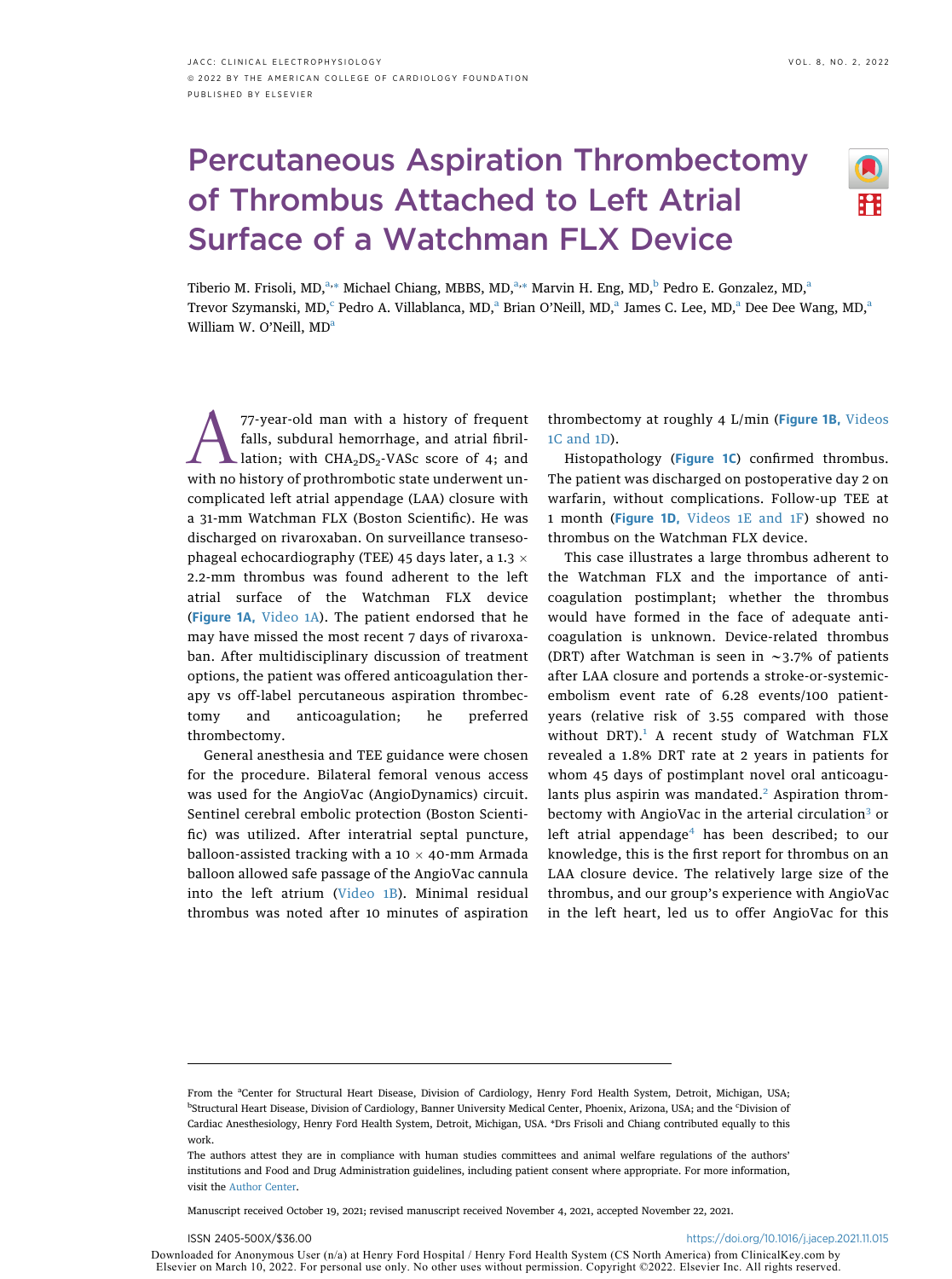

<span id="page-3-0"></span>FIGURE 1 Mass Adherent to a Watchman FLX Device as Seen on Routine Post-LAA Closure Transesophageal Echocardiogram, Aspirated Percutaneously With

(A) Thrombus on Watchman FLX on surveillance transesophageal echocardiography (TEE). (B) Fluoroscopic image of AngioVac aspiration thrombectomy. (C) Appearance of thrombus after evacuation from body. (D) Postoperative 1-month TEE. Repeat TEE 1 month later, with patient on Coumadin, showed no recurrence of left atrial thrombus. LAA = left atrial appendage.

> patient. Medical therapy alone may have resolved the thrombus. There is no data at this time to support routine use of aspiration thrombectomy over medical therapy with anticoagulation for thrombus in the left atrium.

#### FUNDING SUPPORT AND AUTHOR DISCLOSURES

Dr Frisoli has served as a proctor for Edwards Lifesciences, Boston Scientific, Abbott, and Medtronic. Dr B. O'Neill has served as a consultant for and received research grant from Edwards Lifesciences. Dr Lee is a consultant for HeartFlow. Dr Villablanca is a consultant for Edwards Lifesciences and Teleflex. Dr Wang has served as a consultant to Edwards Lifesciences, Boston Scientific, and Materialize; and has received research grant support from Boston Scientific. Dr Eng has served as clinical proctor for Edwards Lifesciences. Dr W.W. O'Neill has served as a consultant to Abiomed, Medtronic, and Boston Scientific.

ADDRESS FOR CORRESPONDENCE: Dr Tiberio Frisoli, Center for Structural Heart Disease, Henry Ford Hospital, 2799 West Grand Boulevard, CFP 4th floor, Detroit, Michigan 48202, USA. E-mail: [tfrisoli@gmail.com](mailto:tfrisoli@gmail.com).